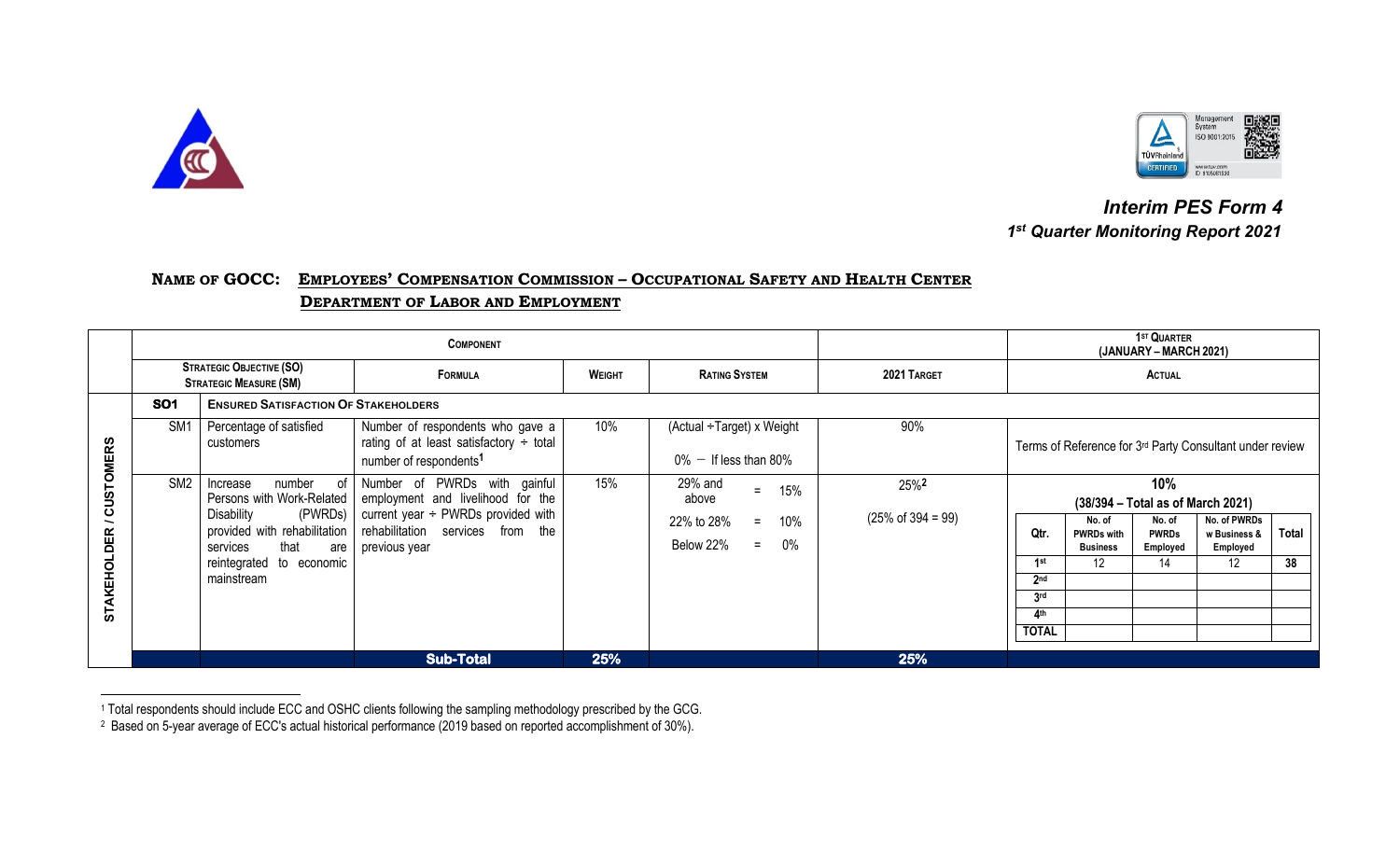|                  |                 |                                                                                                      | <b>COMPONENT</b>                                                                                               |     | 1 <sup>ST</sup> QUARTER<br>(JANUARY – MARCH 2021) |             |                                                                                                                                                                                                                                                                                                                                                                                                                                                                                                                                                                                                                                             |
|------------------|-----------------|------------------------------------------------------------------------------------------------------|----------------------------------------------------------------------------------------------------------------|-----|---------------------------------------------------|-------------|---------------------------------------------------------------------------------------------------------------------------------------------------------------------------------------------------------------------------------------------------------------------------------------------------------------------------------------------------------------------------------------------------------------------------------------------------------------------------------------------------------------------------------------------------------------------------------------------------------------------------------------------|
|                  |                 | <b>STRATEGIC OBJECTIVE (SO)</b><br><b>STRATEGIC MEASURE (SM)</b>                                     | <b>FORMULA</b><br><b>WEIGHT</b>                                                                                |     | <b>RATING SYSTEM</b>                              | 2021 TARGET | <b>ACTUAL</b>                                                                                                                                                                                                                                                                                                                                                                                                                                                                                                                                                                                                                               |
|                  | <b>SO2</b>      | <b>MAXIMIZED BUDGET UTILIZATION</b>                                                                  |                                                                                                                |     |                                                   |             |                                                                                                                                                                                                                                                                                                                                                                                                                                                                                                                                                                                                                                             |
|                  | SM <sub>3</sub> | Efficient<br>utilization<br>of<br>corporate operating budget                                         | Total budget utilized $\div$ total DBM<br>approved budget                                                      | 10% | All or nothing                                    | 90%         | 9%<br>₱51,175,181.92 of ₱596,085,000.00                                                                                                                                                                                                                                                                                                                                                                                                                                                                                                                                                                                                     |
| FINANCE          |                 |                                                                                                      |                                                                                                                |     |                                                   |             | ECC - 8% as of March 31, 2021<br>(P23,372,570.92 of P277,031,000.00)                                                                                                                                                                                                                                                                                                                                                                                                                                                                                                                                                                        |
|                  |                 |                                                                                                      |                                                                                                                |     |                                                   |             | OSHC - 9% as of March 31, 2021<br>(P27,802,611.00 of P319,054,000.00)                                                                                                                                                                                                                                                                                                                                                                                                                                                                                                                                                                       |
|                  |                 |                                                                                                      | <b>Sub-Total</b>                                                                                               | 10% |                                                   | 10%         |                                                                                                                                                                                                                                                                                                                                                                                                                                                                                                                                                                                                                                             |
|                  | <b>SO3</b>      | <b>ENHANCED EC BENEFITS THROUGH POLICY ISSUANCES</b>                                                 |                                                                                                                |     |                                                   |             |                                                                                                                                                                                                                                                                                                                                                                                                                                                                                                                                                                                                                                             |
| INTERNAL PROCESS | S <sub>M4</sub> | Increase number of<br>approved EC policy<br>issuances to enhance<br>benefits and improve<br>services | Total number of EC policy issuances<br>geared towards the enhancement of<br>benefits and services <sup>3</sup> | 10% | (Actual ÷Target) x Weight                         | 5 policies  | 40%<br>(2/5 as of March 2021)<br>Granting of Compensation under P.D. No. 626 as<br>Amended, to all Covered Members and/or their<br>Qualified Beneficiaries in the event of Disability or<br>Death due to Inoculation under Republic Act (R.A.)<br>No. 11525 (COVID-19 Vaccination Program Act of<br>2021) (ECC BR No. 21-03-08)<br>Policy on the Compensability of Disability or Death<br>2.<br>Under P.D. No. 626 as Amended, due to Injuries<br>Sustained by Employees in the Public and Private<br>Sectors while in the Performance of their Duties or<br>Assigned Task in their Residences or Dwelling Places.<br>(ECC BR No. 21-03-09) |

<sup>&</sup>lt;sup>3</sup> Policy pertains to an issuance providing for enhancement of benefits and/or improvement of services issued and approved either by the President of the Philippines or ECC Board. The increase in primary benefits require the President before implementation while increase in the accessory benefits and services only require approval of the Board.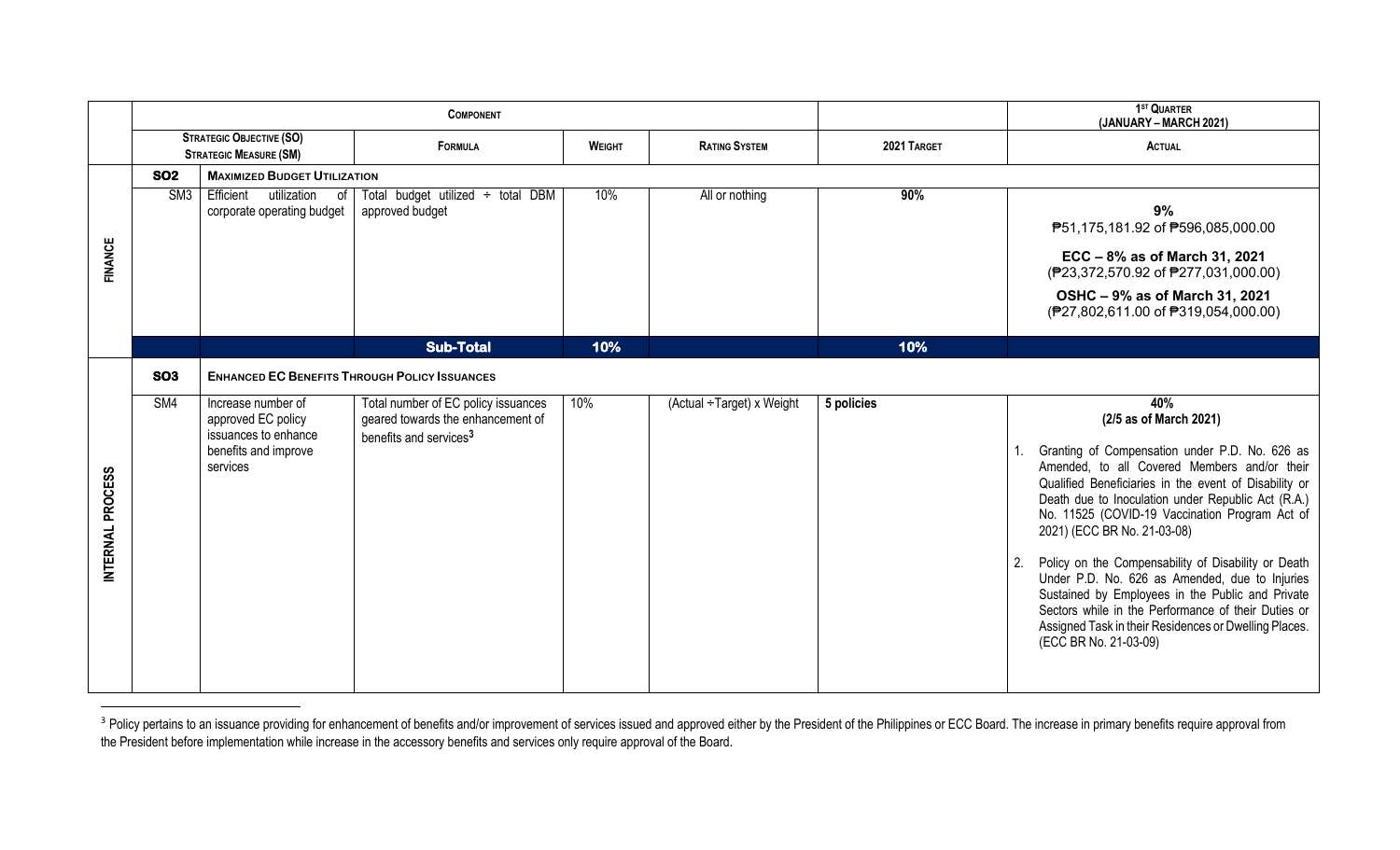|                               |                                                                                   | <b>COMPONENT</b>                                                                                                                         |                                       | 1 <sup>ST</sup> QUARTER<br>(JANUARY - MARCH 2021) |                                                                                                   |                                                                            |                                                |      |    |    |       |  |
|-------------------------------|-----------------------------------------------------------------------------------|------------------------------------------------------------------------------------------------------------------------------------------|---------------------------------------|---------------------------------------------------|---------------------------------------------------------------------------------------------------|----------------------------------------------------------------------------|------------------------------------------------|------|----|----|-------|--|
|                               | <b>STRATEGIC OBJECTIVE (SO)</b><br>FORMULA<br><b>STRATEGIC MEASURE (SM)</b>       |                                                                                                                                          | <b>WEIGHT</b><br><b>RATING SYSTEM</b> |                                                   | 2021 TARGET                                                                                       | <b>ACTUAL</b>                                                              |                                                |      |    |    |       |  |
| <b>SO4</b>                    | <b>PROMPT AND FAIR RESOLUTION OF CASES</b>                                        |                                                                                                                                          |                                       |                                                   |                                                                                                   |                                                                            |                                                |      |    |    |       |  |
| SM <sub>5</sub>               | Efficient disposition of<br>appealed cases within the<br>Process Cycle Time (PCT) | Number of cases acted upon within<br>PCT from receipt of complete<br>documents $\div$ number of cases as of 30<br>November               | 15%                                   | $(Actual \div Target) \times Weight$              | 100%<br>of Appealed Cases disposed<br>within the Applicable<br><b>Processing Time<sup>4</sup></b> | Total<br>appealed<br>cases<br>disposed<br>within 20<br>working<br>days PCT | Q <sub>1</sub><br>100%<br>(20/20)              | Q2   |    | Q3 | Q4    |  |
|                               |                                                                                   |                                                                                                                                          |                                       |                                                   |                                                                                                   |                                                                            |                                                |      |    |    |       |  |
| <b>SO5</b><br>SM <sub>6</sub> | PWRDs facilitated with<br>rehabilitation services                                 | <b>INCREASED AVAILMENT OF REHABILITATION SERVICES FOR PWRDS</b><br>Number of PWRDs with valid<br>requests provided with rehabilitation ÷ | 10%                                   | All or nothing                                    | 100%                                                                                              |                                                                            | 52 PWRDs provided with rehabilitation services | 100% |    |    |       |  |
|                               | (PT/OT, Prosthesis and<br>Skills and Entrepreneurial                              | total number of PWRDs with complete<br>documents                                                                                         |                                       |                                                   |                                                                                                   |                                                                            | Q <sub>1</sub>                                 | Q2   | Q3 | Q4 | Total |  |
|                               | training)                                                                         |                                                                                                                                          |                                       |                                                   |                                                                                                   | PT/OT                                                                      | $\overline{7}$                                 |      |    |    |       |  |
|                               |                                                                                   |                                                                                                                                          |                                       |                                                   |                                                                                                   | Prosthesis                                                                 | $\overline{2}$                                 |      |    |    |       |  |
|                               |                                                                                   |                                                                                                                                          |                                       |                                                   |                                                                                                   | Entrepreneurial<br>/Skills Training                                        | 43                                             |      |    |    |       |  |

<sup>4</sup> Applicable processing time based on compliance with Republic Act No. 11032 or the Ease of Doing Business and Efficient Government Service Delivery Act of 2018.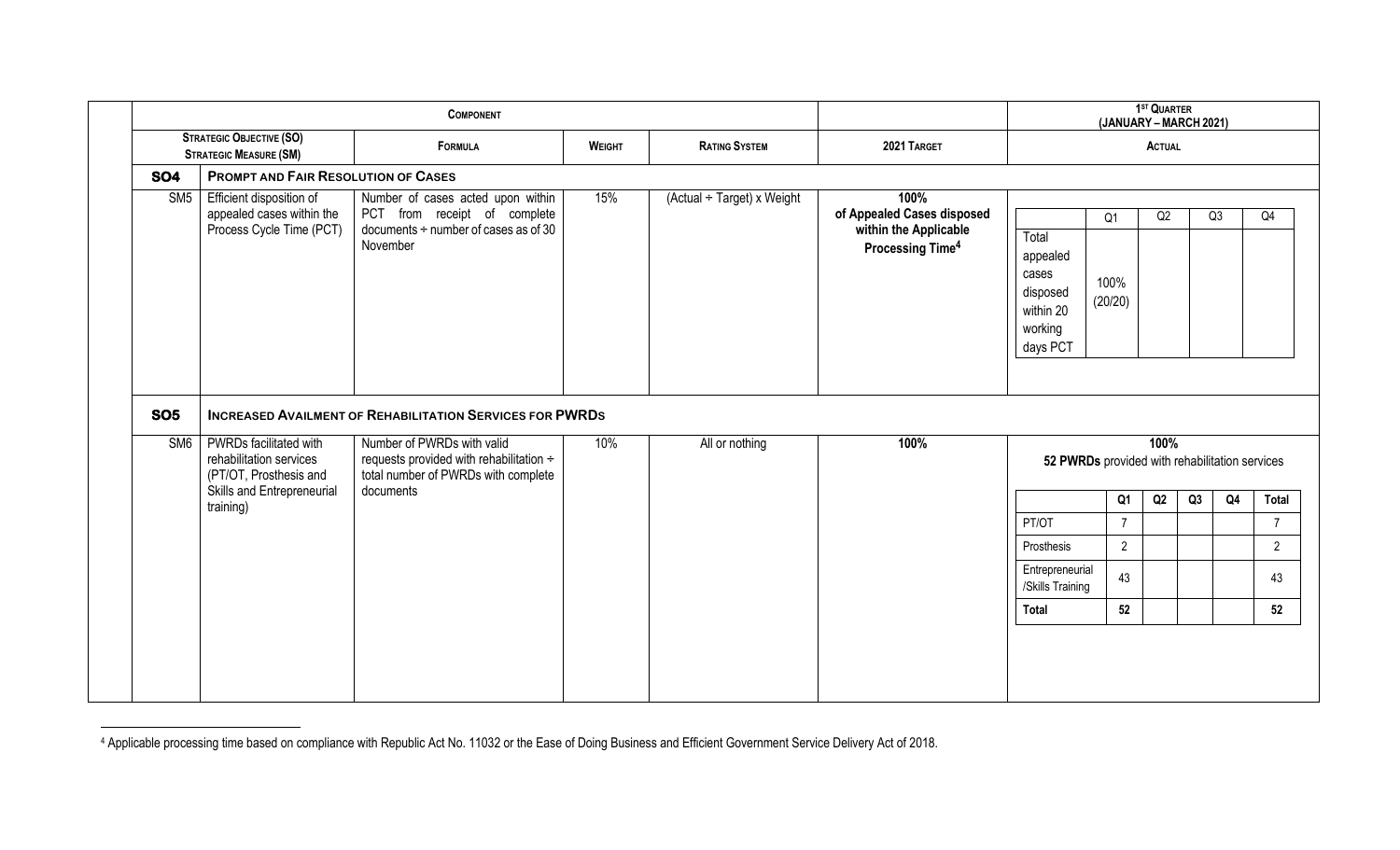|                               |                                                                                                                      | <b>COMPONENT</b>                                                                                             |        | 1 <sup>ST</sup> QUARTER<br>(JANUARY - MARCH 2021)      |                                                                  |                                                       |                          |      |    |                                   |                |  |
|-------------------------------|----------------------------------------------------------------------------------------------------------------------|--------------------------------------------------------------------------------------------------------------|--------|--------------------------------------------------------|------------------------------------------------------------------|-------------------------------------------------------|--------------------------|------|----|-----------------------------------|----------------|--|
|                               | <b>STRATEGIC OBJECTIVE (SO)</b><br><b>FORMULA</b><br><b>STRATEGIC MEASURE (SM)</b>                                   |                                                                                                              | WEIGHT | <b>RATING SYSTEM</b>                                   | 2021 TARGET                                                      | <b>ACTUAL</b>                                         |                          |      |    |                                   |                |  |
| <b>SO6</b>                    | <b>IMPROVED AWARENESS AND CAPACITY IN PRIORITY AREAS</b>                                                             |                                                                                                              |        |                                                        |                                                                  |                                                       |                          |      |    |                                   |                |  |
| SM7                           | Increase the number of<br>new batches for the<br>mandatory Occupational<br>Safety and Health (OSHC)                  | Actual number of batches provided for<br>safety officers in compliance with R.A.<br>No. 11058                | 10%    | All or nothing                                         | 175 new batches of OSH<br>trainings                              |                                                       |                          | 23%  |    | (41/175 batches as of March 2021) |                |  |
|                               | trainings conducted                                                                                                  |                                                                                                              |        |                                                        |                                                                  | New batches<br>provided with<br><b>OSHC Trainings</b> | Q <sub>1</sub><br>41     | Q2   | Q3 | Q <sub>4</sub>                    | Total<br>41    |  |
| <b>SO7</b><br>SM <sub>8</sub> | <b>EFFICIENT DELIVERY OF TECHNICAL SERVICES</b><br>Percentage of technical<br>services <sup>5</sup> completed within | Number of technical services<br>completed within PCT $\div$ total number<br>of technical services with valid | 10%    | (Actual ÷ Target) x Weight<br>$0\%$ = if less than 95% | 100%<br>of Technical Services<br>completed within the prescribed |                                                       | (88/88 as of March 2021) | 100% |    |                                   |                |  |
|                               | the process cycle time<br>(PCT)                                                                                      | request                                                                                                      |        |                                                        | PCT <sup>6</sup>                                                 |                                                       | Q <sub>1</sub>           | Q2   | Q3 | Q4                                | Total          |  |
|                               |                                                                                                                      |                                                                                                              |        |                                                        |                                                                  | $rac{}{O}$<br>Examination                             | $\overline{2}$           |      |    |                                   | $\overline{2}$ |  |
|                               |                                                                                                                      |                                                                                                              |        |                                                        |                                                                  | PPE Testing                                           | 86                       |      |    |                                   | 86             |  |
|                               |                                                                                                                      |                                                                                                              |        |                                                        |                                                                  | <b>WEM</b>                                            | $\mathbf 0$              |      |    |                                   | $\mathbf{0}$   |  |
|                               |                                                                                                                      |                                                                                                              |        |                                                        |                                                                  |                                                       |                          |      |    |                                   |                |  |
|                               |                                                                                                                      |                                                                                                              |        |                                                        |                                                                  | Total                                                 | 88                       |      |    |                                   | 88             |  |

<sup>&</sup>lt;sup>5</sup>Technical services: (1) Work Environment Measurement; (2) Biological Monitoring for heavy metals and organize solvents; and (3) Personnel Protective Equipment (PPE) Testing

<sup>&</sup>lt;sup>6</sup> Applicable processing time based on compliance with Republic Act No. 11032 or the Ease of Doing Business and Efficient Government Service Delivery Act of 2018.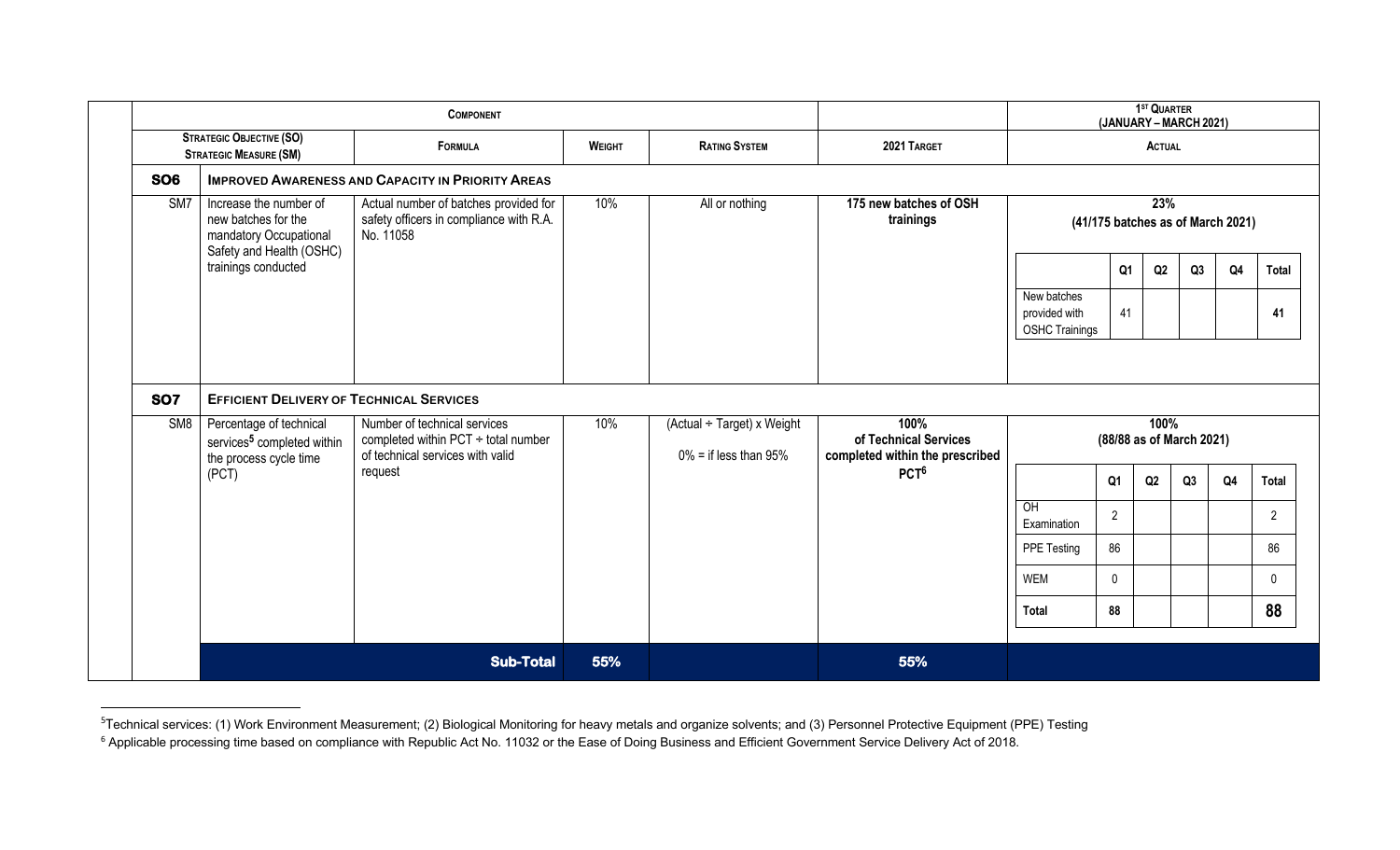|                                |                 |                                                                                                                                              | <b>COMPONENT</b>                                               |                                | 1 <sup>ST</sup> QUARTER<br>(JANUARY - MARCH 2021) |                                                                                               |                                   |                                                                                                                                                                                                                                                                                                                                                                                                                                                                                  |          |    |  |              |  |  |  |
|--------------------------------|-----------------|----------------------------------------------------------------------------------------------------------------------------------------------|----------------------------------------------------------------|--------------------------------|---------------------------------------------------|-----------------------------------------------------------------------------------------------|-----------------------------------|----------------------------------------------------------------------------------------------------------------------------------------------------------------------------------------------------------------------------------------------------------------------------------------------------------------------------------------------------------------------------------------------------------------------------------------------------------------------------------|----------|----|--|--------------|--|--|--|
|                                |                 | <b>STRATEGIC OBJECTIVE (SO)</b><br><b>STRATEGIC MEASURE (SM)</b>                                                                             | FORMULA                                                        | WEIGHT<br><b>RATING SYSTEM</b> |                                                   | 2021 TARGET                                                                                   | <b>ACTUAL</b>                     |                                                                                                                                                                                                                                                                                                                                                                                                                                                                                  |          |    |  |              |  |  |  |
|                                | <b>SO8</b>      |                                                                                                                                              |                                                                |                                |                                                   |                                                                                               |                                   |                                                                                                                                                                                                                                                                                                                                                                                                                                                                                  |          |    |  |              |  |  |  |
|                                | <b>SM 09</b>    | <b>MAINTENANCE AND IMPLEMENTATION OF A QUALITY MANAGEMENT SYSTEM</b><br>Actual accomplishment<br><b>Improve Quality</b><br>Management System |                                                                | 5%                             | All or nothing                                    | <b>Maintain ISO Certification</b><br>9001:20157                                               | ECC<br>23-24, 2021<br><b>OSHC</b> | - Functional quality objectives (FQO) of different<br>processes continuously updated<br>- Process flow on EC Appealed Case Disposition<br>reviewed and updated<br>- New members of the ECC-ISO Committee<br>identified and approved; ECC QMS Memo 21-01<br>approved on 24 February 2021, Reconstitution of<br>the ECC QMS Committee and their roles<br>- New auditors attended QMS Auditing ISO<br>9001:2015 and 2018 Modules 1 and 2 on March<br>On-going updating of documents |          |    |  |              |  |  |  |
|                                | SO <sub>9</sub> |                                                                                                                                              | <b>DEVELOPMENT OF HUMAN RESOURCES CAPABILITIES</b>             |                                |                                                   |                                                                                               |                                   |                                                                                                                                                                                                                                                                                                                                                                                                                                                                                  |          |    |  |              |  |  |  |
| <b>LEARNING AND<br/>GROWTH</b> | <b>SM 10</b>    | Improvement of the<br>Competency Level of the<br>Organization                                                                                | Competency Baseline <sup>8</sup> / Competency<br>Baseline 2019 | 5%                             | All or nothing                                    | Improvement on the Competency<br>of the Organization based on the<br>2020 year-end assessment |                                   | <b>Improved Competency</b><br>based on 2020 year-end assessment                                                                                                                                                                                                                                                                                                                                                                                                                  |          |    |  |              |  |  |  |
|                                |                 |                                                                                                                                              |                                                                |                                |                                                   |                                                                                               | <b>Employees</b><br>with 2019     | <b>Provided with HR intervention</b>                                                                                                                                                                                                                                                                                                                                                                                                                                             |          |    |  |              |  |  |  |
|                                |                 |                                                                                                                                              |                                                                |                                |                                                   |                                                                                               | Competency<br>Gap                 | Q1                                                                                                                                                                                                                                                                                                                                                                                                                                                                               | Q2<br>Q3 | Q4 |  | <b>TOTAL</b> |  |  |  |

<sup>&</sup>lt;sup>7</sup> Should cover both ECC and OSHC processes

b

<sup>8</sup> The competency baseline of the organization shall pertain to the average percentage of required competencies met which can be computed using the following formula:



**B** *B* where: a = Competency required, A = Total number of Competencies required of position, b = Personnel profiled, B = Total number of personnel profiled **B**